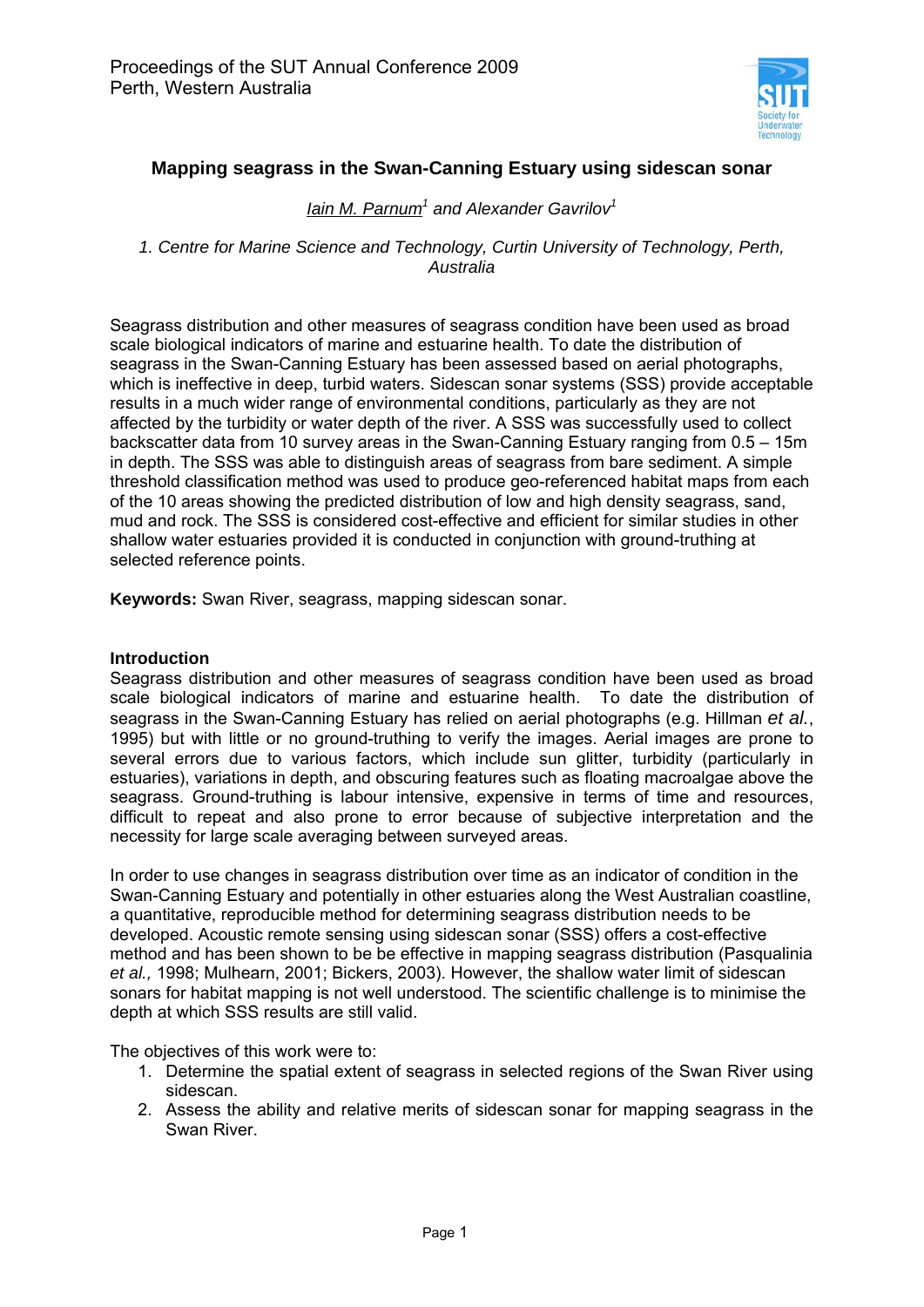

This paper presents the sidescan sonar data acquisition, processing and classification methods and some example results.

### **Study Areas**

Ten study areas for mapping seagrass in the Swan and Canning estuaries were identified based on previous data by Hillman *et al.* (1995). These sites were Rocky Bay, Point Walter, Freshwater Bay, Attadale Foreshore, Lucky Bay, Waylen Bay, Como Beach, Matilda Bay, Pelican Point and Armstrong Spit.

#### **Methods**

Data were collected during the period from 20/4/08 to 3/5/08, using high tides to cover the shallower areas. Wind speed varied from flat calm to 20kn, at which point measurement quality degraded unacceptably. Water visibility was generally less than 1m. For the majority of data collection there was negligible current.

An EdgeTech<sup>TM</sup> 4200 MP SSS was used to collect backscatter data (Figure 1). The tow-fish was fixed-mounted to the vessel to improve geo-referencing of data. Backscatter was collected at 250 kHz at the maximum range of 75 m either side of the tow-fish (i.e. a total swath of 150 m). The range was set to 75m because this was the furthest distance for which data could be obtained in the very shallow water areas in this study (typically  $\leq 2$  m). Although a higher range was possible in deeper water, it was kept at 75m for consistency and for ease of comparison. OmniSTAR<sup>™</sup> 8200HP DGPS was used to provide position information.



**Figure 1:** EdgeTech 4200 sidescan sonar system.

Processing sidescan data entailed applying two types of correction:

- geometric
- radiometric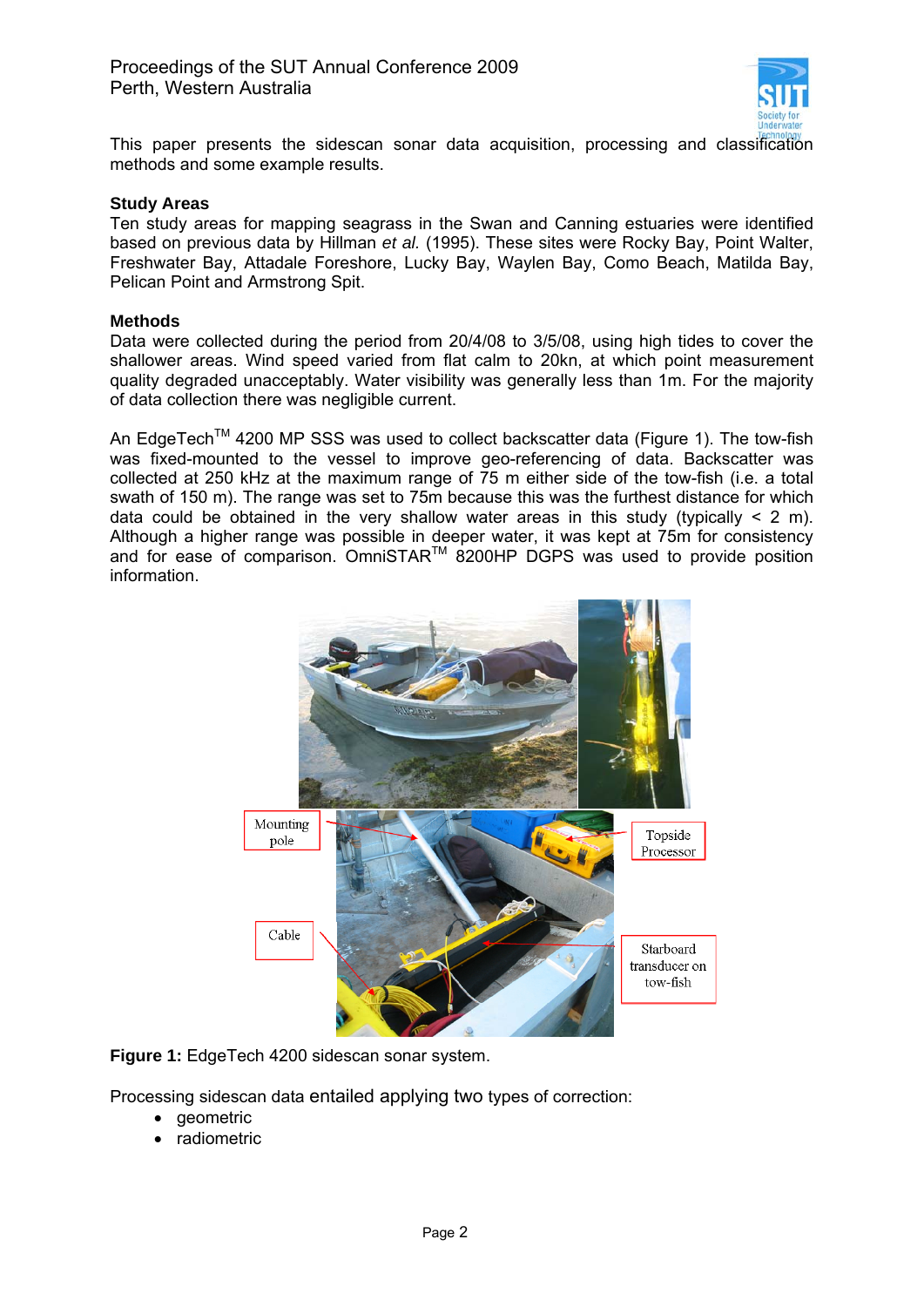

Geometric corrections are the calculation of the X-Y position for each data point. As the EdgeTech 4200 measures motion and heading, the X-Y position was corrected for roll, pitch and yaw.

Radiometric corrections of backscatter data compensate for transmission loss, insonification area and incidence angle (Medwin and Clay, 1998). To aid in classification, a wavelet speckle filter (Yu and Acton, 2002) was applied before classification. Data were divided into five classes: mud, sand, low-medium density seagrass, medium-high density seagrass and rock and using ground-truth information, distributions of backscatter values for the different classes were calculated. Then all the backscatter data were assigned one of the five classes. The classified data were combined into a map gridded with a 2m cell size. Each cell contained several classified points, the most frequent class based on a 5 x 5 pixel Gaussian weighted moving window (to allow contextual information) was assigned to the cell.

### **Results**

The SSS was successfully used to collect backscatter data over 4.4  $km^2$  in 8 survey days from 10 survey areas in the Swan River. An example of a single track of processed backscatter data is shown in Figure 2 (a). Ground-truth information (gathered from snorkellers) is shown to confirm the identification of seagrass and the sand and mud classes. The distributions of backscatter values for the different classes are shown in Figure 2 (b). Although the density of seagrass does correlate with the resulting backscatter intensity, it is not a linear relationship.



**Figure 2:** (a) Processed backscatter strength (as indicated by the colour bar) with groundtruth information indicated by the following symbols: seagrass cover: **o** <5%, **o** 5-50% and **o** >50%; sand (●), sandy mud (●) and mud (●); and (b), distributions of backscatter values for the different habitat classes.

Figure 3 shows the final habitat map for Armstrong Spit (a) along with the track plots over the chart from the survey area (b). Overall there is good agreement with the maps of seagrass distribution produced by Hillman *et al.* (1995). The depth range of the seagrass in some sites exceeds maximum depth of the detection in aerial photography studies. Although there was not enough information available to perform an accuracy assessment of the classification, comparison of the results with ground-truth data, such as in Figure 2, give good confidence in this mapping technique.

# **Conclusions**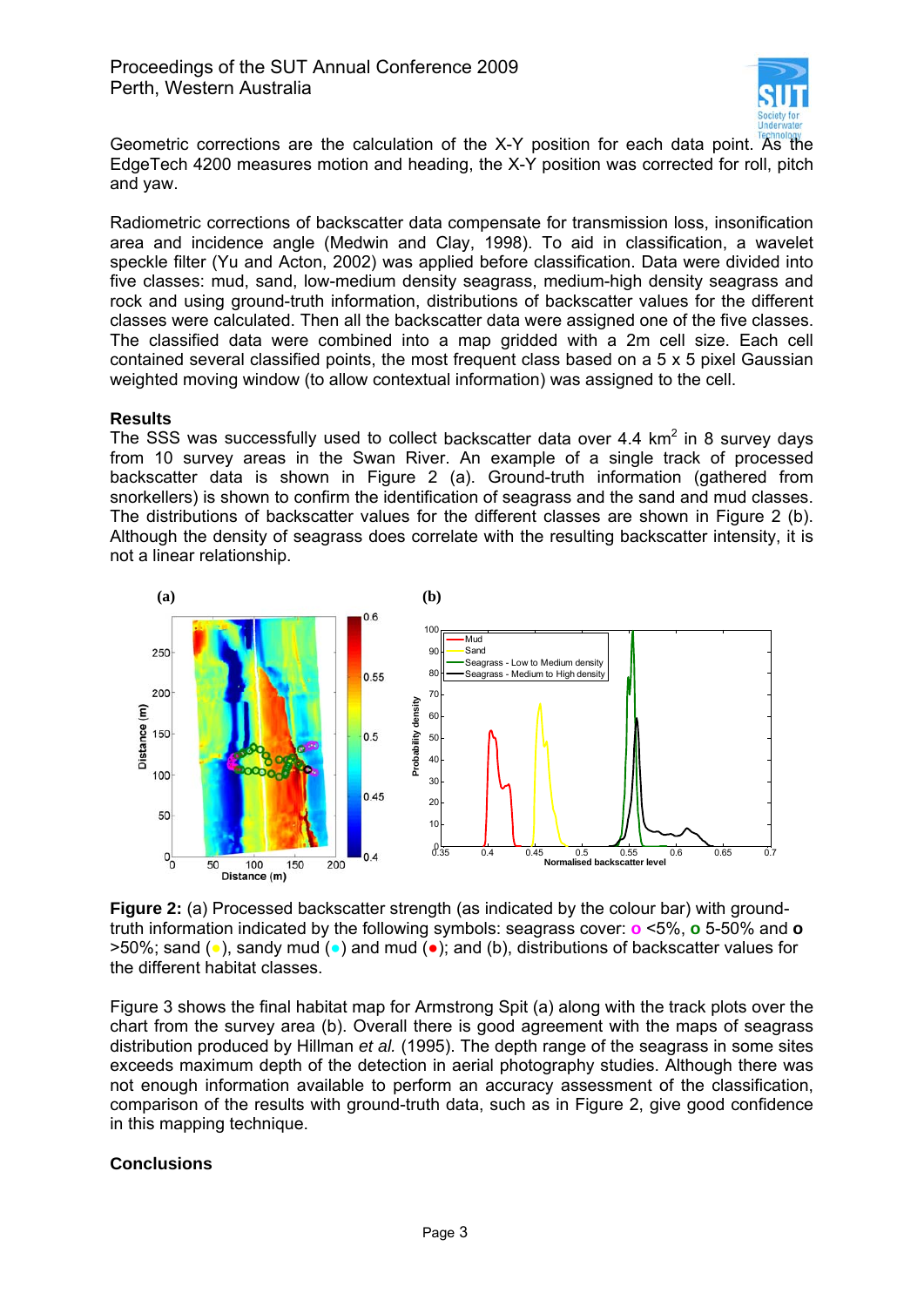

SSS was effective and efficient at mapping broad scale habitats of an estuary in depths 0.5- 15 m. Even in depths of less than 1m of water a total swath width of 150 m was achieved. A simple threshold classification method was used to produce habitat maps from each of the sites showing the predicted distribution of seagrass, sand, mud and rock. Although SSS was successful at identifying seagrass, determining the relative density of seagrass from SSS data is still an area requiring further research. However, for mapping the presence of seagrass, SSS has shown to be effective in at greater depths than aerial photography. We conclude that SSS is a useful tool for habitat mapping in an estuarine environment.



**Figure 3:** Results from Armstrong Spit: (a) Track plot over the chart, and (b) habitat map – 1  $=$  Mud/Sandy mud, 2 = Sand, 3 = Seagrass (low to medium density), 4 = Seagrass (medium to high density) and  $5 = \text{Rock/Coastline}$ .

# **Acknowledgments**

This work was funded by the WA Department of Water. The authors would like to thank Dr Frances D'Souza and Dr Vanessa Forbes (WA Department of Water); Dr Thomas Wernberg, Dr Mads Thomsen and Dr Kathryn McMahon (Edith Cowan University, Western Australia) for ground-truth information; Darren Walford (OmniSTAR) for providing GPS support; and Mal Perry (CMST) for technical support

# **References**

- Bickers, A.N. (2003), Cost Effective Marine Habitat Mapping from Small Vessels using GIS, SSS and Video. *Coastal GIS*, Wollongong, Australia.
- Hillman, K., McComb A.J, Walker, D.I. (1995). The distribution, biomass and primary production of the seagrass *Halophila ovalis* in the Swan/Canning Estuary, Western Australia*. Aquatic Botany,* **51,**  pp 1-54.
- Medwin, H. and Clay, C.S. (1998). *Fundamentals of Acoustical Oceanography,* 1st edn, Academic Press, U.S., pp. 712.

Mulhearn, P.J. (2001). Mapping seabed vegetation with SSS, Defence Science and Technology Organisation, Sydney, Australia. DSTO-TN-0381.

Pasqualinia, V., Pergent-Martinia, C., Clabautb, P. and Pergenta, G. (1998). Mapping of Posidonia oceanica using Aerial Photographs and Side Scan Sonar: Application off the Island of Corsica (France), *Estuarine, Coastal and Shelf Science,* **47**, pp. 359-67.